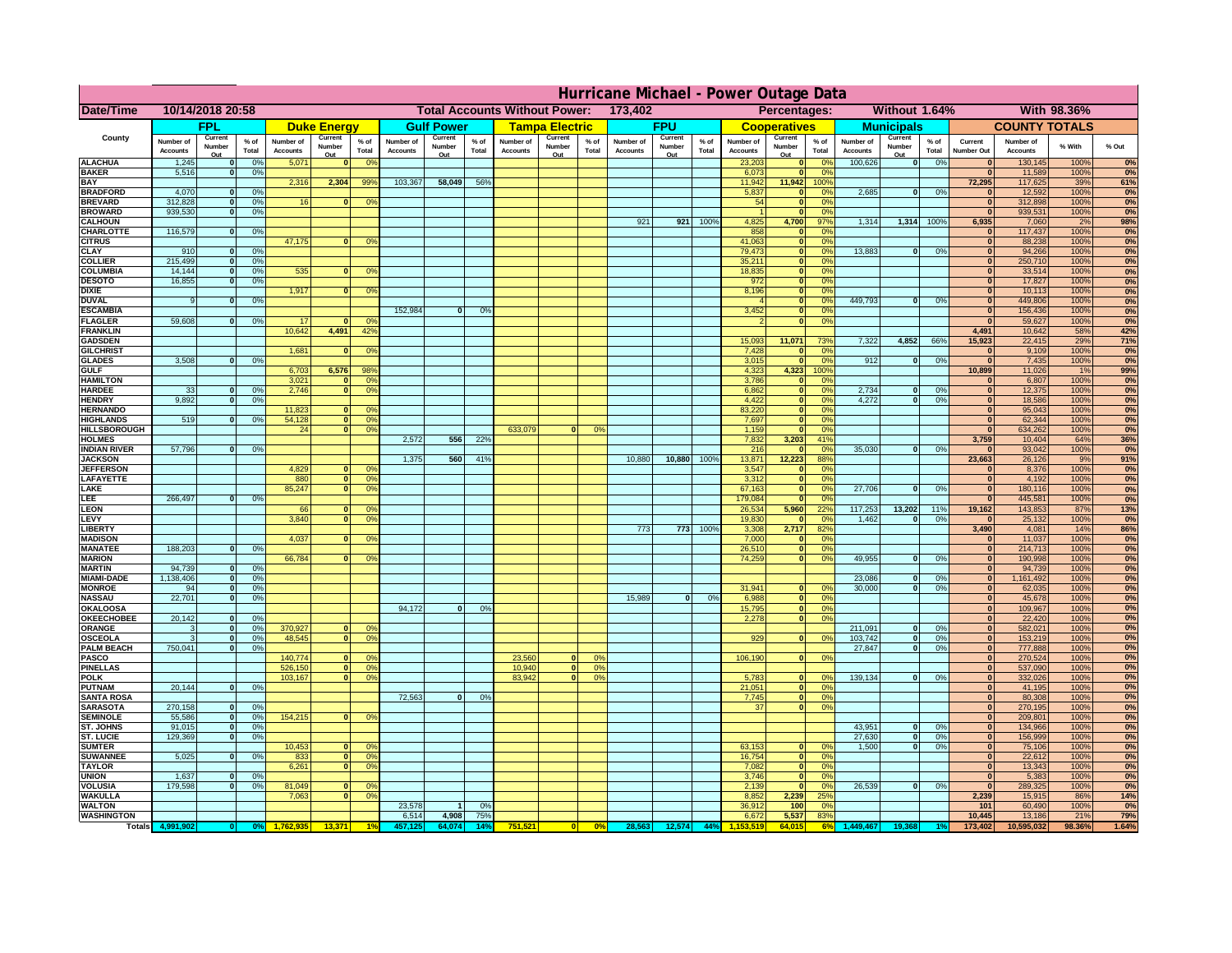# 10/14/2018 8:59 PM Hurricane Michael

| <b>Power Provider</b>                   | <b>County</b>       | <b>Number of Customers</b> | <b>Current Number Out</b> | <b>Outage Percentage</b> | <b>Estimated Restore Time</b> |
|-----------------------------------------|---------------------|----------------------------|---------------------------|--------------------------|-------------------------------|
| <b>Gulf Power Company</b>               | BAY                 | 103,367                    | 58,049                    | 56.16%                   | >5 days                       |
| City of Tallahassee                     | LEON                | 117,253                    | 13,202                    | 11.26%                   | $>72$                         |
| West Florida Electric Cooperative, Inc. | <b>JACKSON</b>      | 13,824                     | 12,176                    | 88.08%                   | >5 days                       |
| Gulf Coast Electric Cooperative, Inc.   | BAY                 | 11,942                     | 11,942                    | 100.00%                  | >5 days                       |
| Talquin Electric Cooperative, Inc.      | GADSDEN             | 15,093                     | 11,071                    | 73.35%                   | >5 days                       |
| Florida Public Utilities Corporation    |                     |                            |                           |                          |                               |
|                                         | <b>JACKSON</b>      | 10,880                     | 10,880                    | 100.00%                  | >5 days                       |
| Duke Energy                             | <b>GULF</b>         | 6,703                      | 6,576                     | 98.11%                   | <b>TBD</b>                    |
| Talquin Electric Cooperative, Inc.      | LEON                | 26,534                     | 5,960                     | 22.46%                   | >5 days                       |
| <b>Gulf Power Company</b>               | <b>WASHINGTON</b>   | 6,514                      | 4,908                     | 75.35%                   | $>72$                         |
| Duke Energy                             | <b>FRANKLIN</b>     | 10,642                     | 4,491                     | 42.20%                   | 72                            |
| Gulf Coast Electric Cooperative, Inc.   | <b>GULF</b>         | 4,323                      | 4,323                     | 100.00%                  | >5 days                       |
| West Florida Electric Cooperative, Inc. | WASHINGTON          | 4,235                      | 4,000                     | 94.45%                   | >5 days                       |
| City of Quincy                          | <b>GADSDEN</b>      | 4,768                      | 3,989                     | 83.66%                   | >5 days                       |
| West Florida Electric Cooperative, Inc. | <b>HOLMES</b>       | 7,539                      | 3,203                     | 42.49%                   | >5 days                       |
| West Florida Electric Cooperative, Inc. | <b>CALHOUN</b>      | 2,977                      | 2,852                     | 95.80%                   | >5 days                       |
| Talquin Electric Cooperative, Inc.      | <b>LIBERTY</b>      | 3,308                      | 2,717                     | 82.13%                   | >5 days                       |
| Duke Energy                             | BAY                 | 2,316                      | 2,304                     | 99.48%                   | TBD                           |
| Talquin Electric Cooperative, Inc.      | WAKULLA             | 8,852                      | 2,239                     | 25.29%                   | >5 days                       |
| Gulf Coast Electric Cooperative, Inc.   | CALHOUN             | 1,848                      | 1,848                     | 100.00%                  | >5 days                       |
| Gulf Coast Electric Cooperative, Inc.   | WASHINGTON          | 2,437                      | 1,537                     | 63.07%                   | >5 days                       |
| City of Blountstown                     | <b>CALHOUN</b>      | 1,314                      | 1,314                     | 100.00%                  | >5 days                       |
| Florida Public Utilities Corporation    |                     | 921                        | 921                       |                          |                               |
|                                         | CALHOUN             |                            |                           | 100.00%                  | >5 days                       |
| Chattahoochee Electric                  | <b>GADSDEN</b>      | 1,163                      | 863                       | 74.20%                   | >5 days                       |
| Florida Public Utilities Corporation    | <b>LIBERTY</b>      | 773                        | 773                       | 100.00%                  | >5 days                       |
| <b>Gulf Power Company</b>               | <b>JACKSON</b>      | 1,375                      | 560                       | 40.73%                   | $>72$                         |
| <b>Gulf Power Company</b>               | <b>HOLMES</b>       | 2,572                      | 556                       | 21.62%                   | $>72$                         |
| Gulf Coast Electric Cooperative, Inc.   | <b>WALTON</b>       | 100                        | 100                       | 100.00%                  | >5 days                       |
| Gulf Coast Electric Cooperative, Inc.   | <b>JACKSON</b>      | 47                         | 47                        | 100.00%                  | >5 days                       |
| <b>Gulf Power Company</b>               | <b>WALTON</b>       | 23,578                     | $\mathbf{1}$              | 0.00%                    | $24$                          |
| Central Florida Electric Cooperative    | <b>ALACHUA</b>      | 875                        | $\mathbf 0$               | 0.00%                    | TBD                           |
| Central Florida Electric Cooperative    | <b>DIXIE</b>        | 7,595                      | $\mathbf 0$               | 0.00%                    | <b>TBD</b>                    |
| Central Florida Electric Cooperative    | <b>GILCHRIST</b>    | 7,424                      | 0                         | 0.00%                    | Restored                      |
|                                         |                     | 9                          | $\mathbf 0$               |                          | <b>TBD</b>                    |
| Central Florida Electric Cooperative    | LAFAYETTE           |                            |                           | 0.00%                    |                               |
| Central Florida Electric Cooperative    | LEVY                | 17,513                     | $\pmb{0}$                 | 0.00%                    | Restored                      |
| Central Florida Electric Cooperative    | <b>MARION</b>       | 9                          | $\mathbf 0$               | 0.00%                    | <b>TBD</b>                    |
| Choctawhatchee Electric Cooperative     | <b>HOLMES</b>       | 293                        | 0                         | 0.00%                    | Restored                      |
| Choctawhatchee Electric Cooperative     | <b>OKALOOSA</b>     | 15,795                     | $\mathbf 0$               | 0.00%                    | Restored                      |
| Choctawhatchee Electric Cooperative     | <b>SANTA ROSA</b>   | 201                        | 0                         | 0.00%                    | Restored                      |
| Choctawhatchee Electric Cooperative     | <b>WALTON</b>       | 36,812                     | $\mathbf 0$               | 0.00%                    | Restored                      |
| City of Alachua                         | <b>ALACHUA</b>      | 4,426                      | 0                         | 0.00%                    | TBD                           |
| City of Bartow                          | <b>POLK</b>         | 11,790                     | $\mathbf 0$               | 0.00%                    | <b>TBD</b>                    |
| City of Bushnell                        | SUMTER              | 1,500                      | $\pmb{0}$                 | 0.00%                    | TBD                           |
| City of Clewiston                       | <b>HENDRY</b>       | 4,272                      | $\mathbf 0$               | 0.00%                    | TBD                           |
| City of Fort Meade                      | <b>POLK</b>         | 2,379                      | 0                         | 0.00%                    | TBD                           |
| City of Havana                          | <b>GADSDEN</b>      | 1,391                      | $\mathbf 0$               | 0.00%                    | Restored                      |
|                                         |                     |                            | $\pmb{0}$                 |                          |                               |
| City of Leesburg                        | LAKE                | 22,000                     |                           | 0.00%                    | TBD                           |
| City of Moore Haven                     | <b>GLADES</b>       | 912                        | $\mathbf 0$               | 0.00%                    | <b>TBD</b>                    |
| City of Mount Dora                      | LAKE                | 5,706                      | $\mathbf 0$               | 0.00%                    | TBD                           |
| City of Newberry                        | <b>ALACHUA</b>      | 1,727                      | $\mathsf{O}\xspace$       | 0.00%                    | <b>TBD</b>                    |
| City of Starke                          | <b>BRADFORD</b>     | 2,685                      | 0                         | 0.00%                    | TBD                           |
| City of Vero Beach                      | <b>INDIAN RIVER</b> | 35,030                     | $\mathsf{O}\xspace$       | 0.00%                    | <b>TBD</b>                    |
| City of Wauchula                        | HARDEE              | 2,734                      | 0                         | 0.00%                    | TBD                           |
| City of Williston                       | LEVY                | 1,462                      | $\pmb{0}$                 | 0.00%                    | <b>TBD</b>                    |
| City of Winter Park                     | ORANGE              | 13,941                     | 0                         | 0.00%                    | TBD                           |
| Clay Electric Cooperative               | <b>ALACHUA</b>      | 22,328                     | $\pmb{0}$                 | 0.00%                    | <b>TBD</b>                    |
| Clay Electric Cooperative               | BAKER               | 2,476                      | 0                         | 0.00%                    | TBD                           |
| Clay Electric Cooperative               | <b>BRADFORD</b>     | 5,837                      | $\pmb{0}$                 | 0.00%                    | TBD                           |
| Clay Electric Cooperative               | <b>CLAY</b>         | 79,473                     | $\pmb{0}$                 | 0.00%                    | TBD                           |
|                                         |                     |                            |                           |                          |                               |
| Clay Electric Cooperative               | <b>COLUMBIA</b>     | 16,922                     | $\mathsf{O}\xspace$       | 0.00%                    | <b>TBD</b>                    |
| Clay Electric Cooperative               | <b>DUVAL</b>        | 4                          | 0                         | 0.00%                    | TBD                           |
| Clay Electric Cooperative               | <b>FLAGLER</b>      | $\overline{2}$             | $\mathsf{O}\xspace$       | 0.00%                    | <b>TBD</b>                    |
| Clay Electric Cooperative               | <b>GILCHRIST</b>    | $\overline{4}$             | 0                         | 0.00%                    | TBD                           |
| Clay Electric Cooperative               | LAKE                | 2,239                      | $\pmb{0}$                 | 0.00%                    | <b>TBD</b>                    |
| Clay Electric Cooperative               | LEVY                | 712                        | 0                         | 0.00%                    | TBD                           |
| Clay Electric Cooperative               | <b>MARION</b>       | 16,301                     | $\pmb{0}$                 | 0.00%                    | <b>TBD</b>                    |
| Clay Electric Cooperative               | PUTNAM              | 21,051                     | 0                         | 0.00%                    | TBD                           |
| Clay Electric Cooperative               | SUWANNEE            | 5                          | $\pmb{0}$                 | 0.00%                    | <b>TBD</b>                    |
| Clay Electric Cooperative               | <b>UNION</b>        | 3,746                      | $\pmb{0}$                 | 0.00%                    | TBD                           |
| Clay Electric Cooperative               | <b>VOLUSIA</b>      | 2,139                      | $\pmb{0}$                 | 0.00%                    | TBD                           |
|                                         | <b>ALACHUA</b>      |                            | $\pmb{0}$                 | 0.00%                    | Restored                      |
| Duke Energy                             |                     | 5,071                      |                           |                          |                               |
| Duke Energy                             | <b>BREVARD</b>      | 16                         | $\pmb{0}$                 | 0.00%                    | Restored                      |
| Duke Energy                             | <b>CITRUS</b>       | 47,175                     | 0                         | 0.00%                    | Restored                      |
| Duke Energy                             | <b>COLUMBIA</b>     | 535                        | $\pmb{0}$                 | 0.00%                    | Restored                      |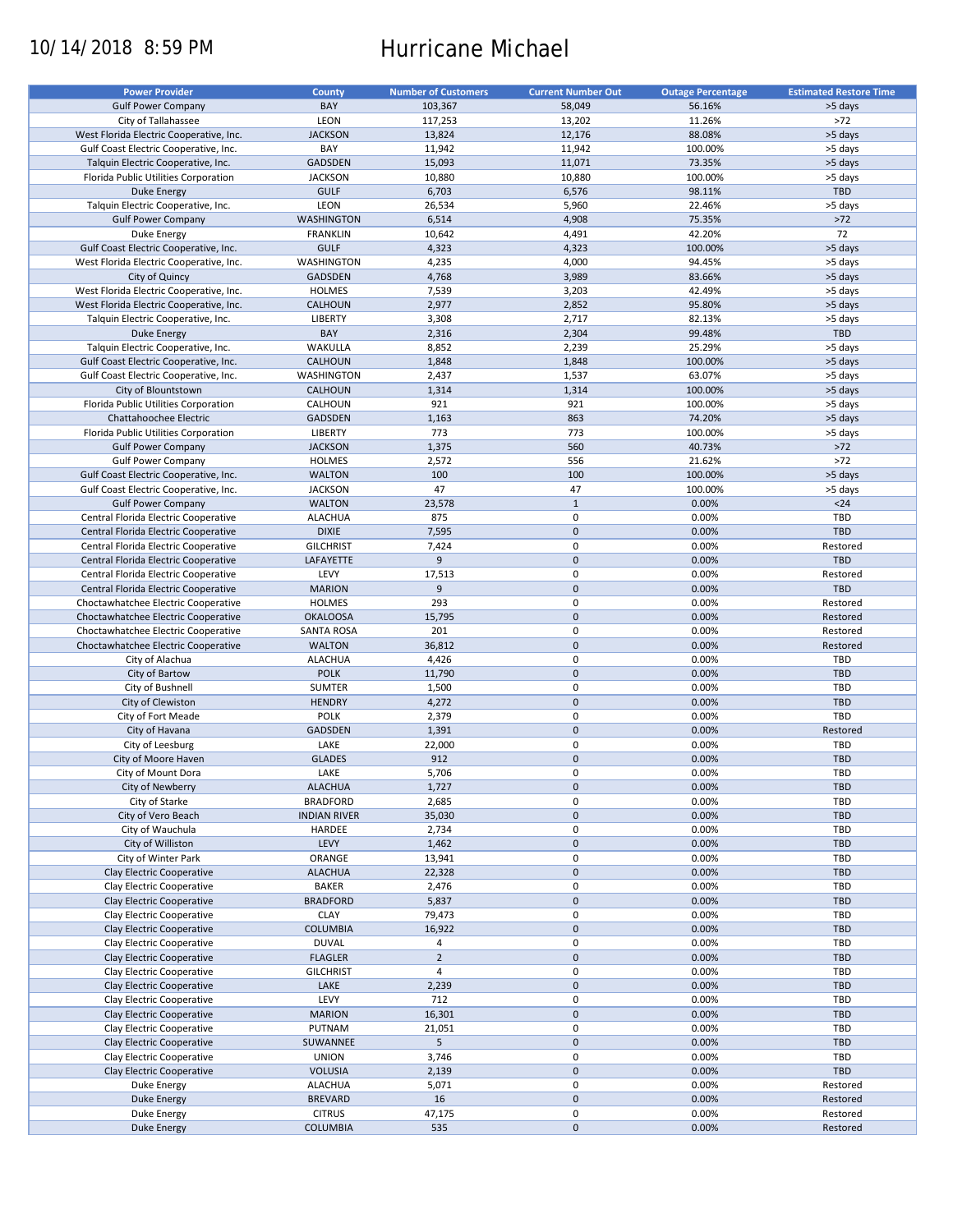## 10/14/2018 8:59 PM Hurricane Michael

| Duke Energy                                        | <b>DIXIE</b>        | 1,917          | 0                   | 0.00% | Restored   |
|----------------------------------------------------|---------------------|----------------|---------------------|-------|------------|
| <b>Duke Energy</b>                                 | <b>FLAGLER</b>      | 17             | $\mathbf 0$         | 0.00% | Restored   |
| <b>Duke Energy</b>                                 | <b>GILCHRIST</b>    | 1,681          | 0                   | 0.00% | Restored   |
|                                                    |                     |                |                     |       |            |
| <b>Duke Energy</b>                                 | <b>HAMILTON</b>     | 3,021          | $\mathbf 0$         | 0.00% | Restored   |
| Duke Energy                                        | HARDEE              | 2,746          | 0                   | 0.00% | Restored   |
| <b>Duke Energy</b>                                 | <b>HERNANDO</b>     | 11,823         | $\mathbf 0$         | 0.00% | Restored   |
|                                                    |                     |                |                     |       |            |
| Duke Energy                                        | <b>HIGHLANDS</b>    | 54,128         | 0                   | 0.00% | Restored   |
| <b>Duke Energy</b>                                 | HILLSBOROUGH        | 24             | $\mathbf 0$         | 0.00% | Restored   |
|                                                    | <b>JEFFERSON</b>    |                | 0                   | 0.00% | Restored   |
| Duke Energy                                        |                     | 4,829          |                     |       |            |
| Duke Energy                                        | LAFAYETTE           | 880            | $\mathbf 0$         | 0.00% | Restored   |
| Duke Energy                                        | LAKE                | 85,247         | 0                   | 0.00% | Restored   |
| <b>Duke Energy</b>                                 | LEON                | 66             | $\mathbf 0$         | 0.00% | Restored   |
|                                                    |                     |                |                     |       |            |
| Duke Energy                                        | LEVY                | 3,840          | 0                   | 0.00% | Restored   |
| <b>Duke Energy</b>                                 | <b>MADISON</b>      | 4,037          | $\mathbf 0$         | 0.00% | Restored   |
| Duke Energy                                        | <b>MARION</b>       | 66,784         | 0                   | 0.00% | Restored   |
|                                                    |                     |                |                     |       |            |
| <b>Duke Energy</b>                                 | <b>ORANGE</b>       | 370,927        | $\mathbf 0$         | 0.00% | Restored   |
| Duke Energy                                        | OSCEOLA             | 48,545         | 0                   | 0.00% | Restored   |
| <b>Duke Energy</b>                                 | PASCO               | 140,774        | $\pmb{0}$           | 0.00% | Restored   |
|                                                    |                     |                |                     |       |            |
| Duke Energy                                        | PINELLAS            | 526,150        | 0                   | 0.00% | Restored   |
| <b>Duke Energy</b>                                 | <b>POLK</b>         | 103,167        | $\pmb{0}$           | 0.00% | Restored   |
| Duke Energy                                        | SEMINOLE            | 154,215        | $\pmb{0}$           | 0.00% | Restored   |
|                                                    |                     |                |                     |       |            |
| <b>Duke Energy</b>                                 | <b>SUMTER</b>       | 10,453         | $\pmb{0}$           | 0.00% | Restored   |
| Duke Energy                                        | SUWANNEE            | 833            | $\pmb{0}$           | 0.00% | Restored   |
| <b>Duke Energy</b>                                 | <b>TAYLOR</b>       | 6,261          | $\pmb{0}$           | 0.00% | Restored   |
|                                                    |                     |                |                     |       |            |
| <b>Duke Energy</b>                                 | VOLUSIA             | 81,049         | 0                   | 0.00% | Restored   |
| <b>Duke Energy</b>                                 | <b>WAKULLA</b>      | 7,063          | $\pmb{0}$           | 0.00% | Restored   |
|                                                    |                     |                | 0                   |       |            |
| Escambia River Electric Cooperative, Inc.          | <b>ESCAMBIA</b>     | 3,452          |                     | 0.00% | TBD        |
| Escambia River Electric Cooperative, Inc.          | <b>SANTA ROSA</b>   | 7,544          | $\mathbf 0$         | 0.00% | <b>TBD</b> |
| Florida Keys Electric Cooperative                  | <b>MONROE</b>       | 31,941         | 0                   | 0.00% | <b>TBD</b> |
| Florida Power and Light Company                    |                     |                | $\pmb{0}$           |       |            |
|                                                    | <b>ALACHUA</b>      | 1,245          |                     | 0.00% | <b>TBD</b> |
| Florida Power and Light Company                    | <b>BAKER</b>        | 5,516          | 0                   | 0.00% | TBD        |
| Florida Power and Light Company                    | <b>BRADFORD</b>     | 4,070          | $\pmb{0}$           | 0.00% | <b>TBD</b> |
|                                                    |                     |                |                     |       |            |
| Florida Power and Light Company                    | <b>BREVARD</b>      | 312,828        | 0                   | 0.00% | TBD        |
| Florida Power and Light Company                    | <b>BROWARD</b>      | 939,530        | $\pmb{0}$           | 0.00% | <b>TBD</b> |
| Florida Power and Light Company                    | CHARLOTTE           | 116,579        | 0                   | 0.00% | TBD        |
|                                                    |                     |                |                     |       |            |
| Florida Power and Light Company                    | <b>CLAY</b>         | 910            | $\pmb{0}$           | 0.00% | <b>TBD</b> |
| Florida Power and Light Company                    | <b>COLLIER</b>      | 215,499        | 0                   | 0.00% | TBD        |
| Florida Power and Light Company                    | <b>COLUMBIA</b>     | 14,144         | $\mathsf{O}\xspace$ | 0.00% | <b>TBD</b> |
|                                                    |                     |                |                     |       |            |
| Florida Power and Light Company                    | <b>DESOTO</b>       | 16,855         | 0                   | 0.00% | TBD        |
| Florida Power and Light Company                    | <b>DUVAL</b>        | 9              | $\mathsf{O}\xspace$ | 0.00% | <b>TBD</b> |
| Florida Power and Light Company                    | <b>FLAGLER</b>      | 59,608         | 0                   | 0.00% | <b>TBD</b> |
|                                                    |                     |                |                     |       |            |
| Florida Power and Light Company                    | <b>GLADES</b>       | 3,508          | $\mathbf 0$         | 0.00% | <b>TBD</b> |
| Florida Power and Light Company                    | HARDEE              | 33             | 0                   | 0.00% | TBD        |
| Florida Power and Light Company                    | <b>HENDRY</b>       | 9,892          | $\pmb{0}$           | 0.00% | <b>TBD</b> |
|                                                    |                     |                |                     |       |            |
| Florida Power and Light Company                    | <b>HIGHLANDS</b>    | 519            | $\pmb{0}$           | 0.00% | TBD        |
| Florida Power and Light Company                    | <b>INDIAN RIVER</b> | 57,796         | $\mathbf 0$         | 0.00% | <b>TBD</b> |
| Florida Power and Light Company                    | LEE                 | 266,497        | $\pmb{0}$           | 0.00% | TBD        |
|                                                    |                     |                |                     |       |            |
| Florida Power and Light Company                    | MANATEE             | 188,203        | $\pmb{0}$           | 0.00% | <b>TBD</b> |
| Florida Power and Light Company                    | <b>MARTIN</b>       | 94,739         | 0                   | 0.00% | TBD        |
| Florida Power and Light Company                    | MIAMI-DADE          | 1,138,406      | $\pmb{0}$           | 0.00% | <b>TBD</b> |
|                                                    |                     |                |                     |       |            |
| Florida Power and Light Company                    | <b>MONROE</b>       | 94             | 0                   | 0.00% | <b>TBD</b> |
| Florida Power and Light Company                    | NASSAU              | 22,701         | $\mathbf 0$         | 0.00% | <b>TBD</b> |
| Florida Power and Light Company                    | OKEECHOBEE          | 20,142         | 0                   | 0.00% | TBD        |
|                                                    |                     |                |                     |       |            |
| Florida Power and Light Company                    | ORANGE              | $\overline{3}$ | $\mathsf{O}\xspace$ | 0.00% | <b>TBD</b> |
| Florida Power and Light Company                    | OSCEOLA             | 3              | 0                   | 0.00% | TBD        |
| Florida Power and Light Company                    | PALM BEACH          | 750,041        | $\pmb{0}$           | 0.00% | <b>TBD</b> |
|                                                    |                     |                |                     |       |            |
| Florida Power and Light Company                    | PUTNAM              | 20,144         | 0                   | 0.00% | TBD        |
| Florida Power and Light Company                    | SARASOTA            | 270,158        | $\pmb{0}$           | 0.00% | <b>TBD</b> |
| Florida Power and Light Company                    | SEMINOLE            | 55,586         | 0                   | 0.00% | TBD        |
|                                                    |                     |                |                     |       |            |
| Florida Power and Light Company                    | ST. JOHNS           | 91,015         | $\mathsf{O}\xspace$ | 0.00% | <b>TBD</b> |
| Florida Power and Light Company                    | ST. LUCIE           | 129,369        | 0                   | 0.00% | TBD        |
| Florida Power and Light Company                    | SUWANNEE            | 5,025          | $\mathsf{O}\xspace$ | 0.00% | <b>TBD</b> |
|                                                    |                     |                |                     |       |            |
| Florida Power and Light Company                    | <b>UNION</b>        | 1,637          | 0                   | 0.00% | TBD        |
| Florida Power and Light Company                    | <b>VOLUSIA</b>      | 179,598        | $\mathsf{O}\xspace$ | 0.00% | <b>TBD</b> |
| Florida Public Utilities Corporation               | NASSAU              | 15,989         | 0                   | 0.00% | Restored   |
|                                                    |                     |                |                     |       |            |
| Fort Pierce Utilities Authority                    | ST. LUCIE           | 27,630         | $\pmb{0}$           | 0.00% | <b>TBD</b> |
| Gainesville (Gainesville Regional Utilities - GRU) | <b>ALACHUA</b>      | 94,473         | 0                   | 0.00% | TBD        |
|                                                    |                     |                |                     |       |            |
| Glades Electric Cooperative, Inc.                  | <b>GLADES</b>       | 3,015          | $\pmb{0}$           | 0.00% | <b>TBD</b> |
| Glades Electric Cooperative, Inc.                  | HARDEE              | $\mathbf 0$    | 0                   |       | TBD        |
| Glades Electric Cooperative, Inc.                  | <b>HENDRY</b>       | 3,530          | $\pmb{0}$           | 0.00% | <b>TBD</b> |
|                                                    |                     |                |                     |       |            |
| Glades Electric Cooperative, Inc.                  | <b>HIGHLANDS</b>    | 7,321          | 0                   | 0.00% | TBD        |
| Glades Electric Cooperative, Inc.                  | <b>OKEECHOBEE</b>   | 2,278          | $\mathbf 0$         | 0.00% | <b>TBD</b> |
| Green Cove Springs Electric                        | <b>CLAY</b>         | 3,889          | 0                   | 0.00% | TBD        |
|                                                    |                     |                | $\mathbf 0$         |       |            |
| <b>Gulf Power Company</b>                          | <b>ESCAMBIA</b>     | 152,984        |                     | 0.00% | Restored   |